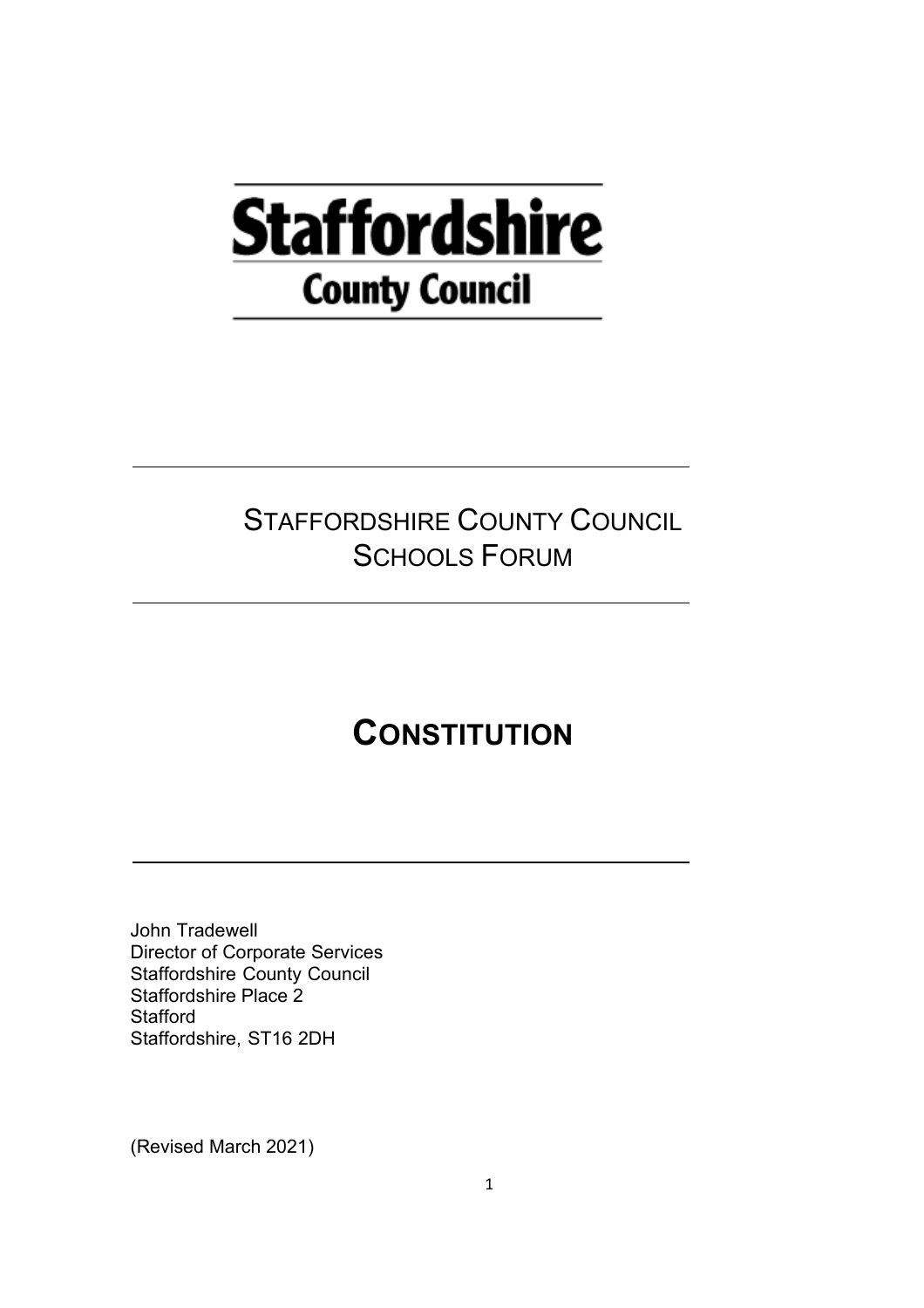Page left blank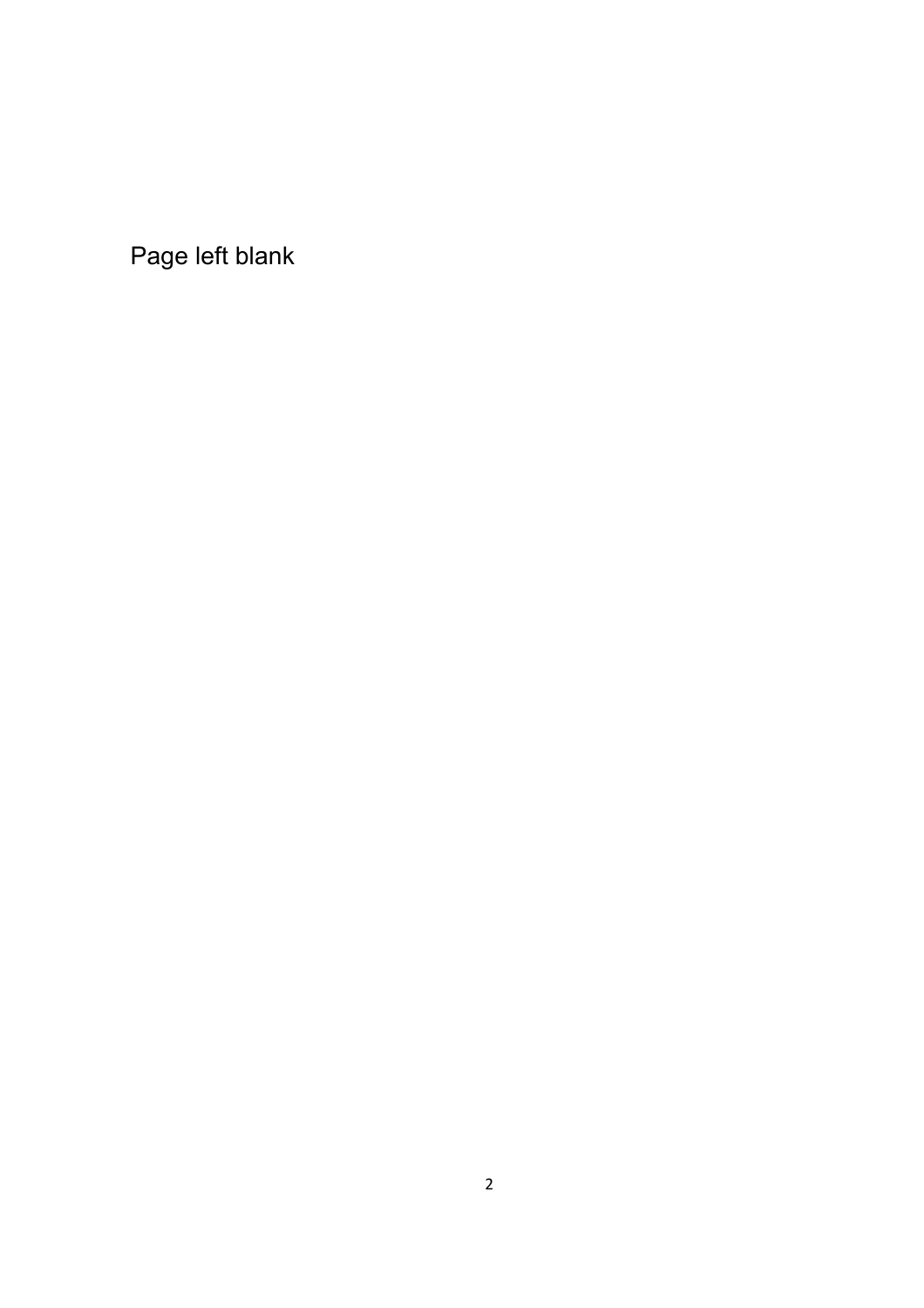| Paragraph      | <b>Contents</b>                                                           | Page                    |  |  |  |
|----------------|---------------------------------------------------------------------------|-------------------------|--|--|--|
| 1              | <b>INTRODUCTION</b>                                                       |                         |  |  |  |
| $\overline{2}$ | <b>ESTABLISHMENT OF THE SCHOOLS FORUM</b>                                 |                         |  |  |  |
| 3              | <b>MEMBERSHIP</b><br>General                                              | 5                       |  |  |  |
|                | Term of Office<br>Schools Members - Nomination, Election &<br>Appointment | $\,6$<br>$\overline{7}$ |  |  |  |
|                | Non-schools Members - Nomination &<br>Appointment                         | 9                       |  |  |  |
| 4              | <b>PROCEEDINGS OF SCHOOLS FORUM</b>                                       |                         |  |  |  |
|                | Meetings                                                                  | 10                      |  |  |  |
|                | <b>Substitutes</b>                                                        | 10                      |  |  |  |
|                | Local Authority Officers, Observers & Visitors                            | 10                      |  |  |  |
|                | Quorum                                                                    | 11                      |  |  |  |
|                | Decisions                                                                 | 11                      |  |  |  |
|                | Sub-Groups                                                                | 11<br>11                |  |  |  |
|                | <b>Officers</b><br>Administration                                         | 13                      |  |  |  |
|                | Confidentiality                                                           | 13                      |  |  |  |
|                | <b>Conflicts of Interest</b>                                              | 14                      |  |  |  |
|                | Proceedings                                                               | 14                      |  |  |  |
| 5              | <b>FUNCTIONS</b>                                                          |                         |  |  |  |
|                | Consultation with the Schools Forum on the school                         |                         |  |  |  |
|                | funding formula                                                           | 15                      |  |  |  |
|                | Consultation on service contracts                                         | 15                      |  |  |  |
|                | <b>Consultation on financial issues</b>                                   | 15<br>16                |  |  |  |
|                | Reports by the Forum<br><b>Other functions</b>                            | 16                      |  |  |  |
|                | Provision of account to schools                                           | 16                      |  |  |  |
|                | Consultation                                                              | 16                      |  |  |  |
| 6              | <b>EXPENSES</b>                                                           |                         |  |  |  |
|                | <b>Forum's Expenses</b>                                                   | 16                      |  |  |  |
|                | Members' Expenses                                                         | 16                      |  |  |  |
|                | <b>Appendix A - Staffordshire County Councils Schools</b>                 | 17                      |  |  |  |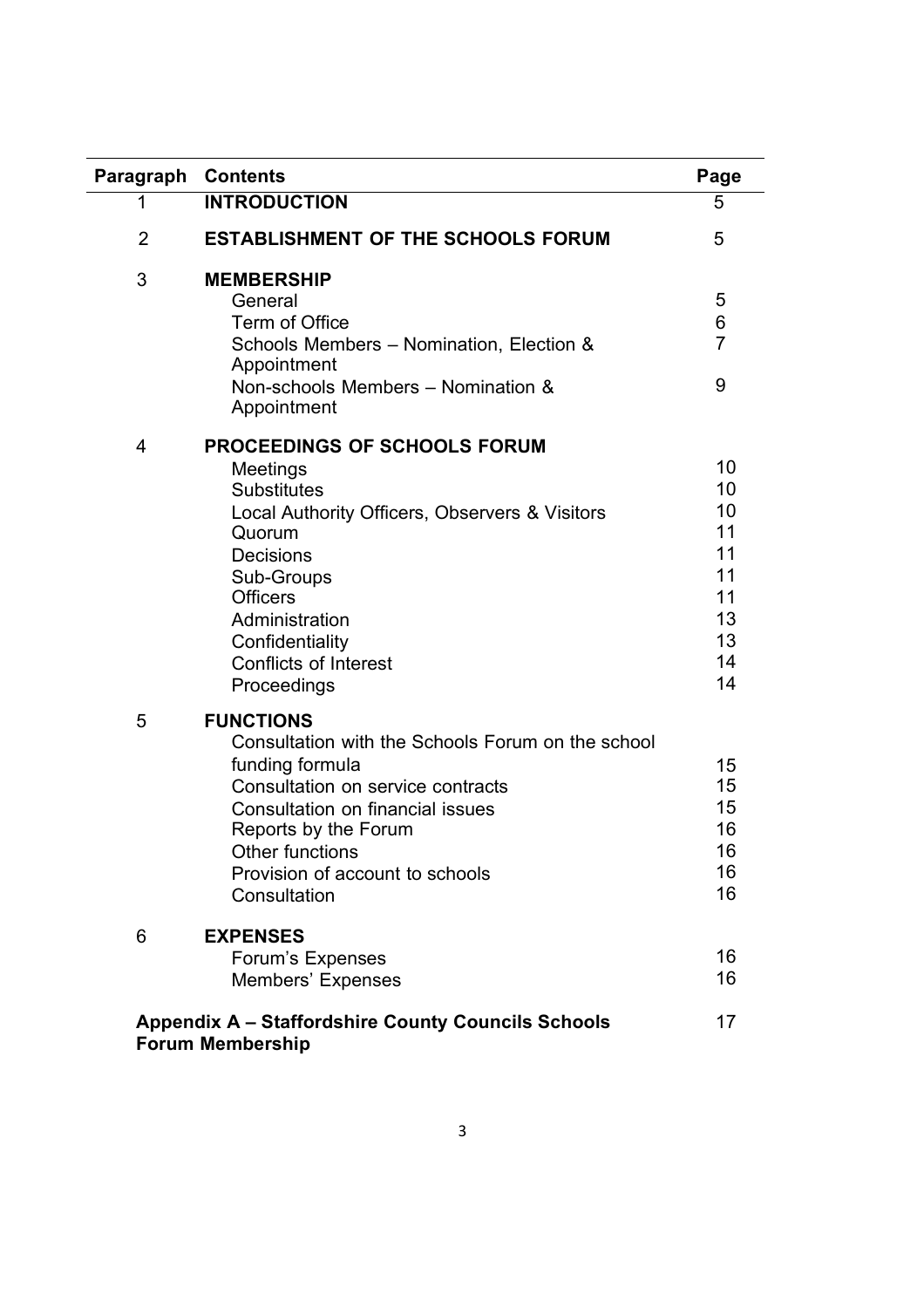| Appendix B - Membership Selection, Nomination<br>and Appointment Timetable |     |  |  |  |
|----------------------------------------------------------------------------|-----|--|--|--|
| Appendix C – Termly review of membership process                           | 20. |  |  |  |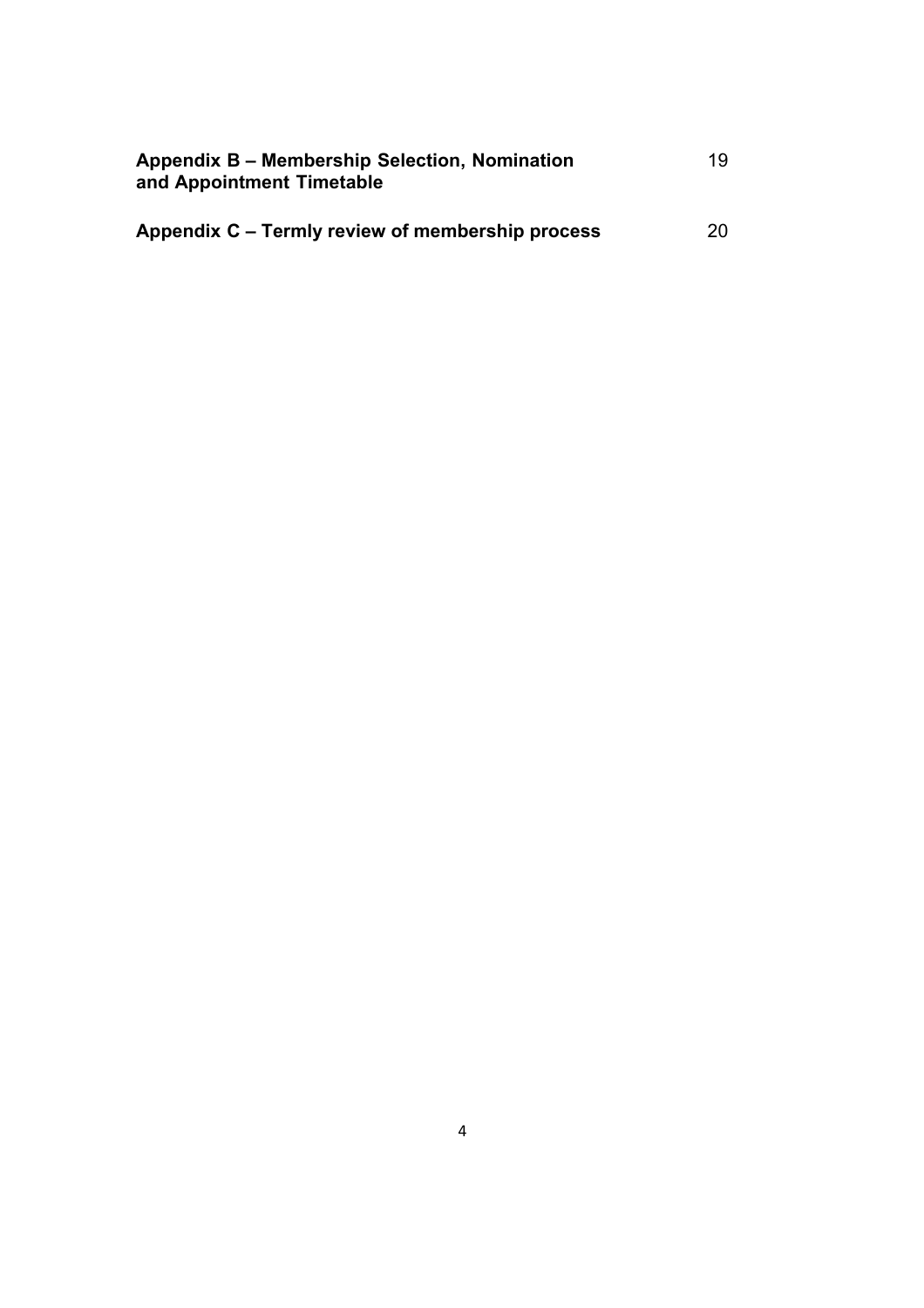## 1 **INTRODUCTION**

- 1.1 The Education Act 2002, amended the School Standards and Framework Act 1998, to require each Local Authority (LA) to establish a Schools Forum, its function being to advise the LA on matters relating to their Schools Budget and to advise the LA or be a consultative body in relation to other prescribed matters. Currently, the [Schools](https://www.legislation.gov.uk/uksi/2012/2261/regulation/4)  [Forums \(England\) Regulations 2012](https://www.legislation.gov.uk/uksi/2012/2261/regulation/4) (as amended) regulate the composition, constitution and procedures of a Schools Forum.
- 1.2 Although made up mainly of representatives from maintained schools and academies, it can also include "non-school" members, representing relevant bodies.
- 1.3 Within Staffordshire County Council, such non-school representation includes Diocesan representatives, representatives from the Early Years PVI Sector, representatives from 16-19 Education, representatives from the authority's School Consultative Groups and a Parent Governor representative from the Prosperous Staffordshire Select Committee.
- 1.4 As elected members attend these meetings as observers, the Schools Forum forms an important link back into political decision making processes.

# 2 **ESTABLISHMENT OF THE SCHOOLS FORUM**

2.1 Staffordshire County Council ("the Council") has established and will maintain a Schools Forum ("the Forum") in accordance with the requirements of section 47A of the School Standards and Framework Act 1998, and subsequent regulations as may be amended from time to time.

# 3 **MEMBERSHIP**

## **General**

- 3.1 The Forum will usually have a maximum of thirty two (32) members, composed of those persons specified in Appendix A. However, in order to accommodate the rate of academy conversions, the size of the Forum may be temporarily increased in order to appoint additional academy representatives, then take out maintained school representative vacancies when one arises.
- 3.2 At least two-thirds of the total membership will consist of maintained school and academy representatives; the proportion of maintained and academy primary and maintained and academy secondary members being broadly comparable to the pupil numbers in each of these categories.
- 3.3 Detailed in Appendix C is the process undertaken by the local authority at the beginning of the second week in September, January and April each year in order to ensure the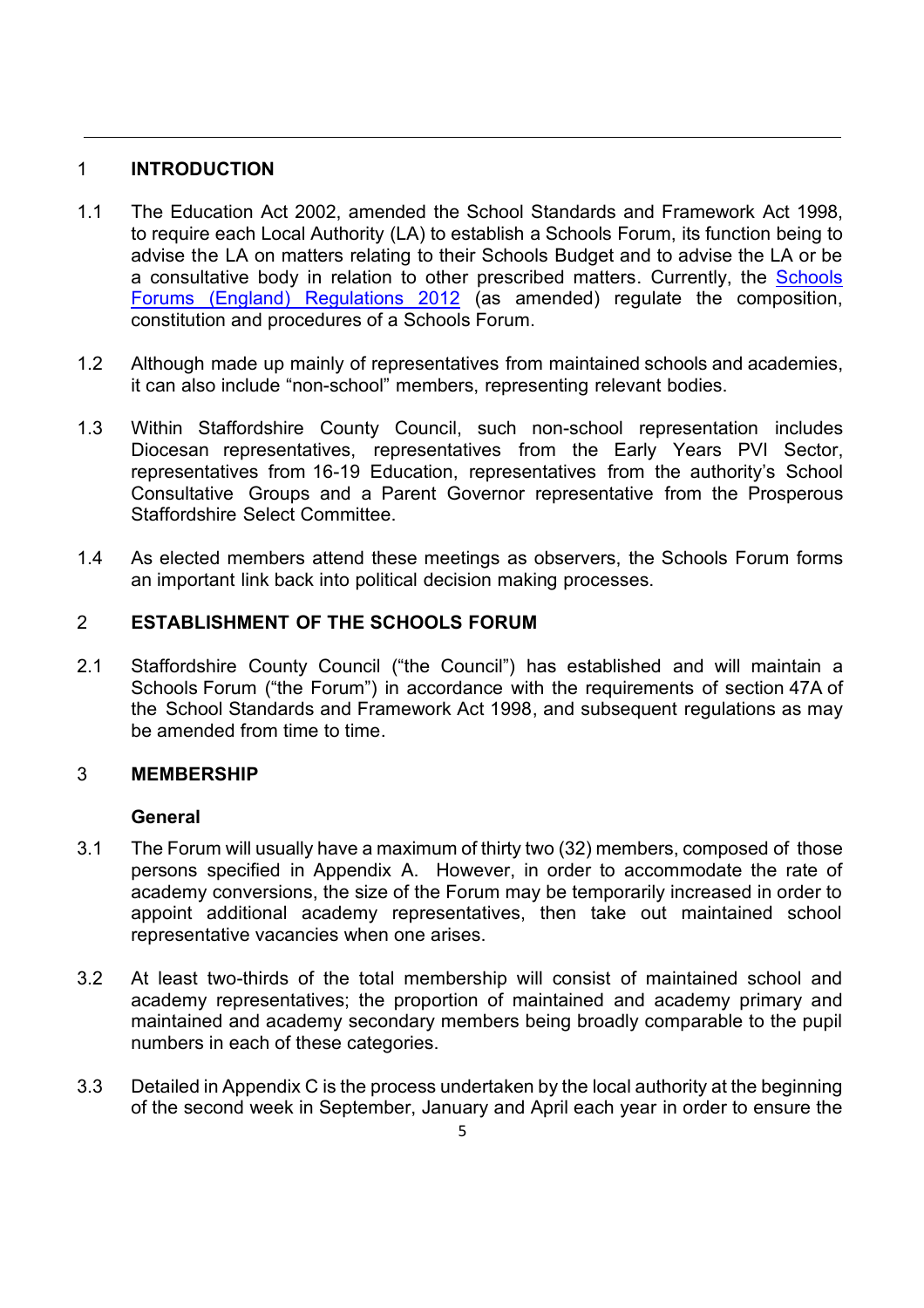numbers of schools representatives are broadly comparable to the pupil numbers in each category.

- 3.4 The Council shall maintain a record of the composition of the Forum, including:
	- (a) The number of schools members and by which group or sub-group they were elected;
	- (b) The number of academies members; and
	- (c) The number of non-schools members, their terms of office, how they were chosen and whom they represent.

# **School Members Term of Office**

- 3.5 Schools members are appointed to the Forum for a term of 4 years in most cases unless agreement has been reached to the contrary. To ensure continuity of experience within the Forum membership, elections will be held every 2 years and, where appropriate, half of the representatives of each group will be appointed on each election date. The details of the election process is set out in Appendix B. However, where the school of a maintained school representative has converted to an academy, the Forum could consider appointing this member as an academies member until their current term of office ends.
- 3.6 To ensure the effectiveness of the decision making process surrounding the use of public money, all Schools Forum members are expected to attend the Forum meetings. Apologies must be made in advance of each meeting. Members' apologies will be considered at the Forum meeting and accepted if agreed by the majority of attending members. Where a member has not attended 3 consecutive meetings of Schools Forum and apologies have not been formally accepted, the Council will terminate their appointment and will undertake the appropriate nomination, election and appointment process.
- 3.7 A schools member will cease to be a member of the Forum:
	- (a) if they resign from their position on the Forum by giving written notice to the Council;
	- (b) upon the expiry of their term of office;
	- (c) in the event of their death;
	- (d) if they cease to hold the office by virtue of which the member became eligible for election, selection or appointment to the Forum, except where the provisions of paragraph 3.5 apply;
	- (e) if the Council terminates their appointment because the member has not attended 3 consecutive meetings of Schools Forum and apologies have not been formally accepted by the Forum; or
	- (f) if the Council terminates their appointment because it has been instructed to do so by the Secretary of State.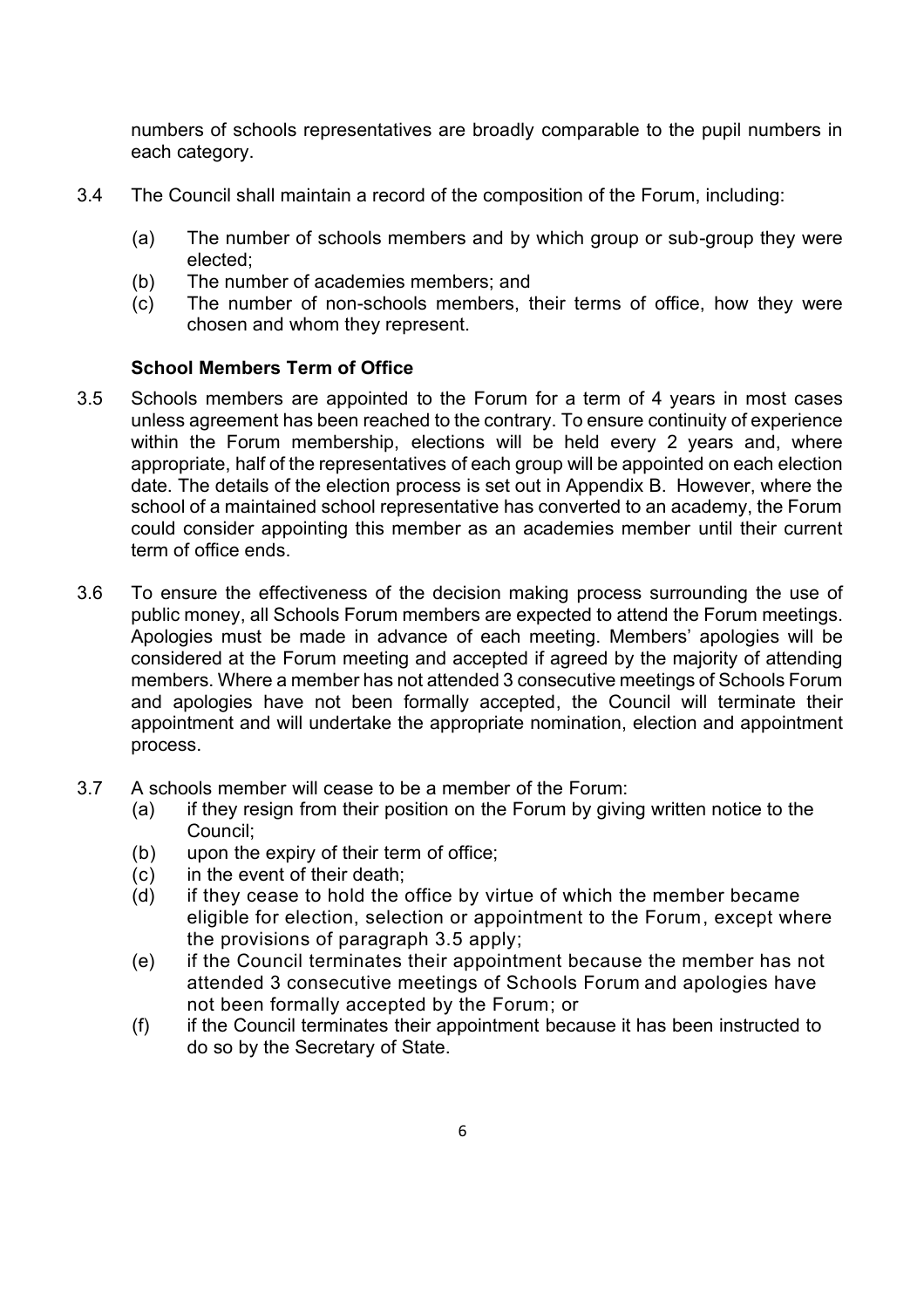# **Non-Schools Members Term of Office**

- 3.8 The Council will seek nominations for non-schools members from the relevant bodies as identified in Appendix A. The Council will normally ask the relevant bodies to nominate non-school members every four years. Existing non-school members shall continue until a replacement is appointed.
- 3.9 A non-schools member will cease to be a member of the Forum:
	- (a) if they resign from their position on the Forum;
	- (b) when the relevant body makes a further nomination to replace him/her and the Council appoints him/her;
	- (c) in the event of their death;
	- (d) if they cease to hold the office by virtue of which the member became eligible for election, selection or appointment to the Forum;
	- (e) if the Council terminates their appointment because the member has not attended 3 consecutive meetings of Schools Forum and apologies have not been formally accepted by the Forum;
	- (f) if the Council terminates their appointment because it has been instructed to do so by the Secretary of State.
- 3.10 No person who is an executive member or relevant officer of the authority is eligible to be nominated as a non-schools member. A "relevant officer" refers to:
	- a) the director of children's services of the authority,
	- b) any officer employed or engaged to work under the management of the director of children's services, other than one who directly provides education to children or who manages such a person, or
	- c) any officer whose work involves management of, or advice on, school funding.
- 3.11 The Council will arrange for vacancies on the Forum to be filled using the nomination, election and appointment processes detailed below.

# **Schools Members – Nomination, Election and Appointment**

3.12 The Council will appoint as schools representatives those persons duly elected and nominated via the following process (and outlined on the Schools Forum Website).

## **Maintained Schools Members:**

- 3.13 School members must be elected to the Schools Forum by the members of the relevant group, or sub-group, in the Council's area. The groups are:
	- (a) Representatives of nursery schools (where there are any such schools in the Council's area);
	- (b) Representatives of primary schools other than nursery schools (where there are any such schools in the Council's area);
	- (c) Representatives of secondary schools (where there are any such schools in the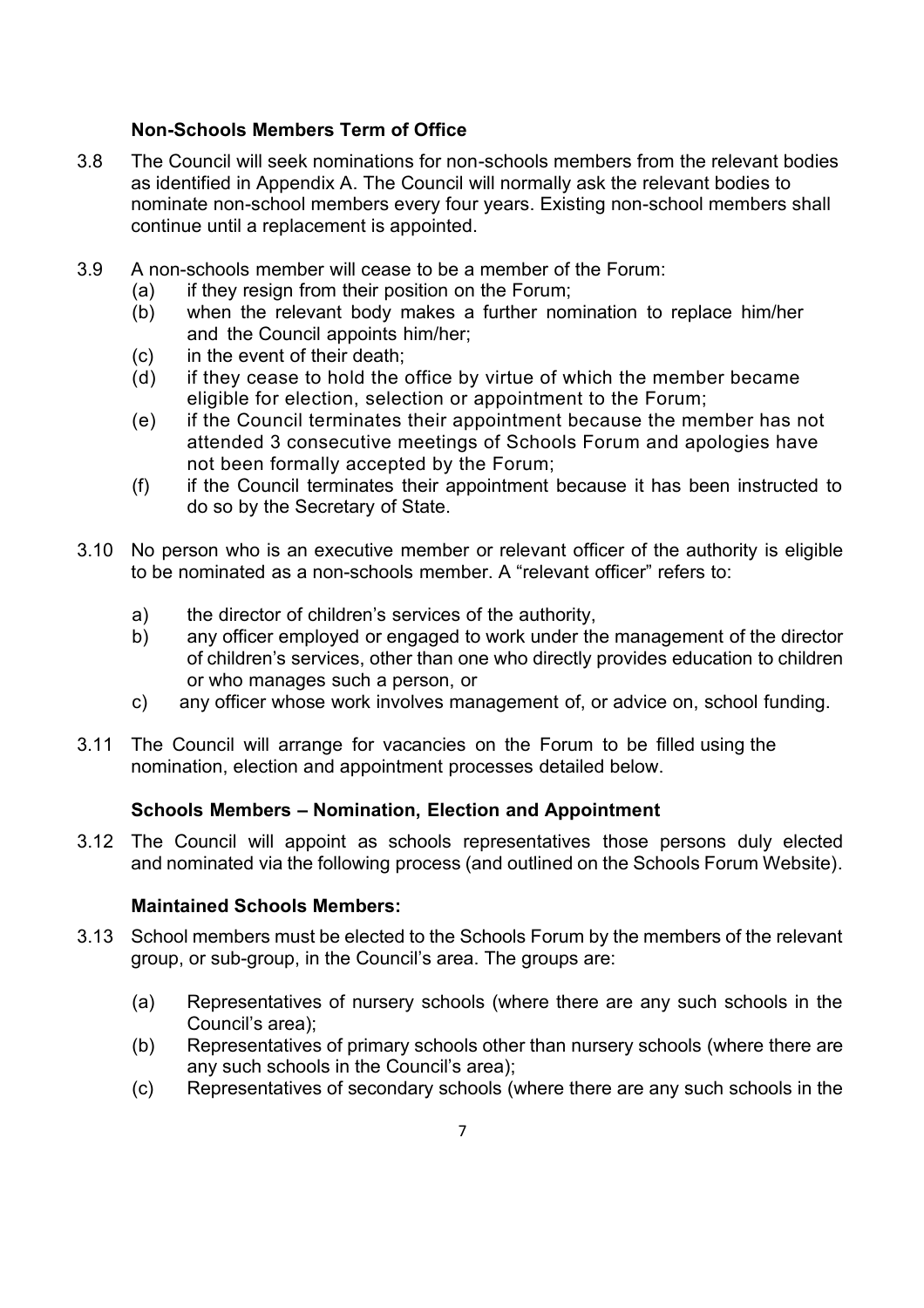Council's area) ;

- (d) Representatives of special schools (where there are any such schools in the Council's area);
- (e) Representatives of pupil referral units (where there are any such schools in the Council's area).

# **Academies Members:**

- 3.14 Academies members must be elected to the Forum by the proprietors of academies in the Council's area.
	- (a) Representatives of primary academies other than nursery schools;
	- (b) Representatives of secondary academies;
	- (c) Representatives of special academies (where there are any such schools in the Council's area);
	- (d) Representatives of academy pupil referral units (where there are any such schools in the Council's area).

## **Election Procedure**

- 3.15 For maintained schools, in the event that there is more than one candidate for a vacant position or a position which is subject to election in that year within any of the groups set out in paragraph 3.13, the head teacher and chair of governors of every school within the relevant group will be invited to vote for one (1) candidate each. For each position, the candidate who receives the largest number of votes will, subject to paragraphs 3.19 and 3.20, be appointed to that position and the candidate who receives the second largest number of votes will be appointed, subject to paragraphs 3.19 and 3.20, if the candidate who receives the largest number of votes also receives the largest number of votes for another group in which they stood for election.
- 3.16 For academies, in the event that there is more than one candidate for a vacant position or a position which is subject to election in that year within any of the groups set out in paragraph 3.14, the proprietors of mainstream academies of every school within the relevant group will be invited to vote for one (1) candidate each. For each position, the candidate who receives the largest number of votes will, subject to paragraph 3.19 and 3.20, be appointed to that position and the candidate who receives the second largest number of votes will be appointed, subject to paragraphs 3.19 and 3.20, if the candidate who receives the largest number of votes also receives the largest number of votes for another group in which they stood for election.
- 3.17 In the event that two or more candidates for a position receive an equal number of votes or if for any reason an election for a position does not take place by the timescales set out in the election schedule set out on the Schools Forum website the Forum must appoint a member to the Forum instead.
- 3.18 In the event that there is only one candidate for a vacant position or a position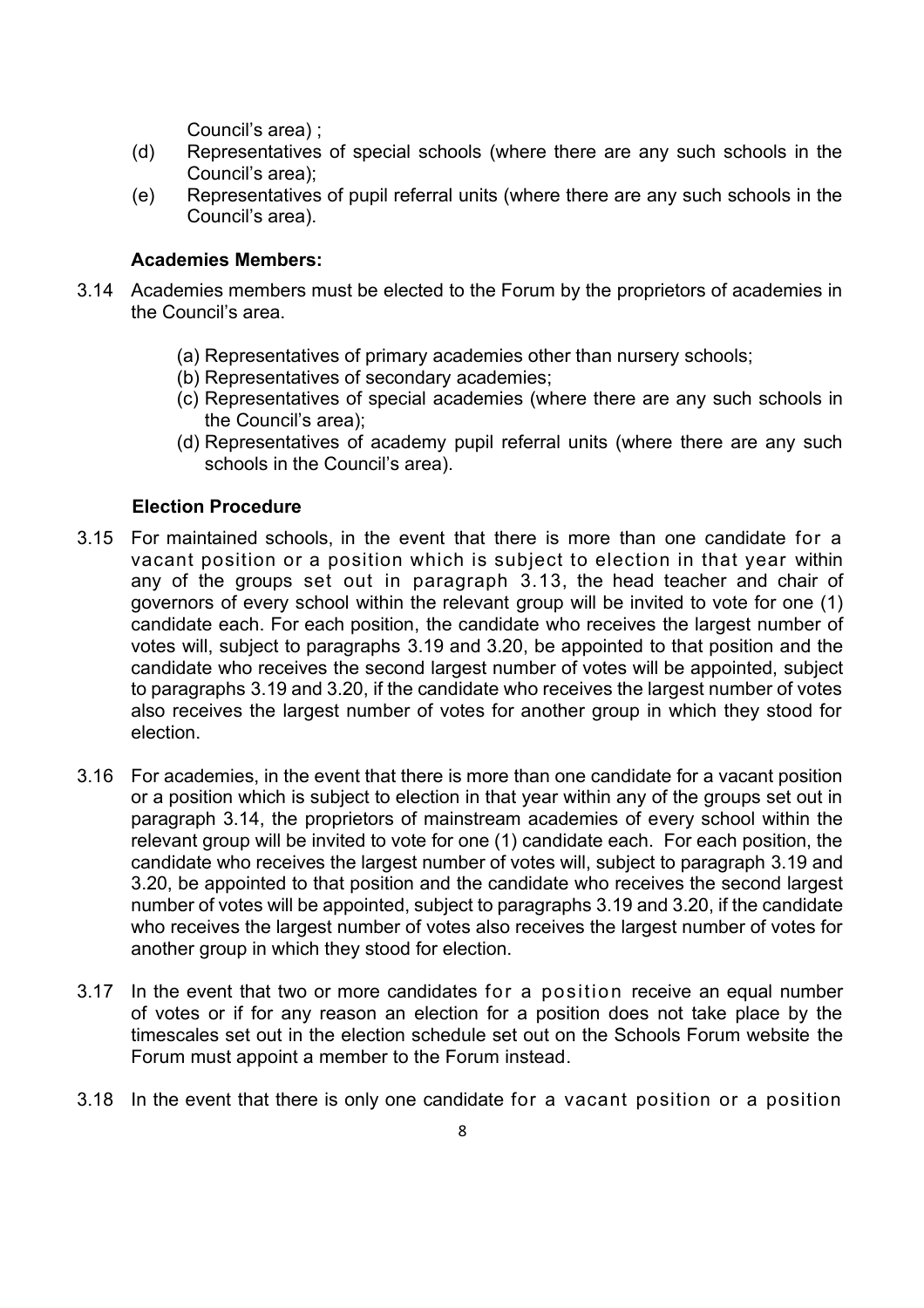which is subject to election in that year within any of the groups set out in paragraphs 3.13 and 3.14, it will not be necessary for members to vote, and that candidate will, subject to paragraphs 3.19 and 3.20, be appointed to the position.

- 3.19 In the event that there are no applications from any of the groups of schools subject to an election in that year, then the Forum members who represent the relevant group which has the vacancy shall nominate the representative to be appointed. Where the vacancy is for the single representative for the relevant group, i.e. there are no other members to make a nomination, then the Forum will seek to appoint the member from that group of schools.
- 3.20 It is not appropriate for a candidate to be elected to represent more than one group, however, they may stand for election from any group(s) but can only be appointed to represent one of the groups.
- 3.21 The Council reserves the right not to appoint any person duly entitled by the processes above, for any reason.
- [**NOTE:** Proprietor in relation to an academy means the person or body of persons responsible for the management of the academy].

#### **Non-schools Members – Nomination and Appointment**

- 3.22 The Council will seek nominations for non-schools members from the relevant bodies identified in Appendix A and in accordance with the schedule set out on the Schools Forum website.
- 3.23 Upon receipt of a nomination under paragraph 3.21, the Council will:
	- (a) make an appointment pursuant to that nomination; or
	- (b) provide the relevant body with the grounds on which they determine not to make such an appointment.
- 3.24 Where the Council has proceeded under paragraph 3.22(b), 3.9(e) or 3.9(f) it will seek a further nomination from the relevant body concerned.
- 3.25 Through publication on the Schools Forum website the Council will inform all maintained schools and academies in its area of the name of the member appointed as a non-schools member and the name of the relevant body that that member represents, within one month of the appointment.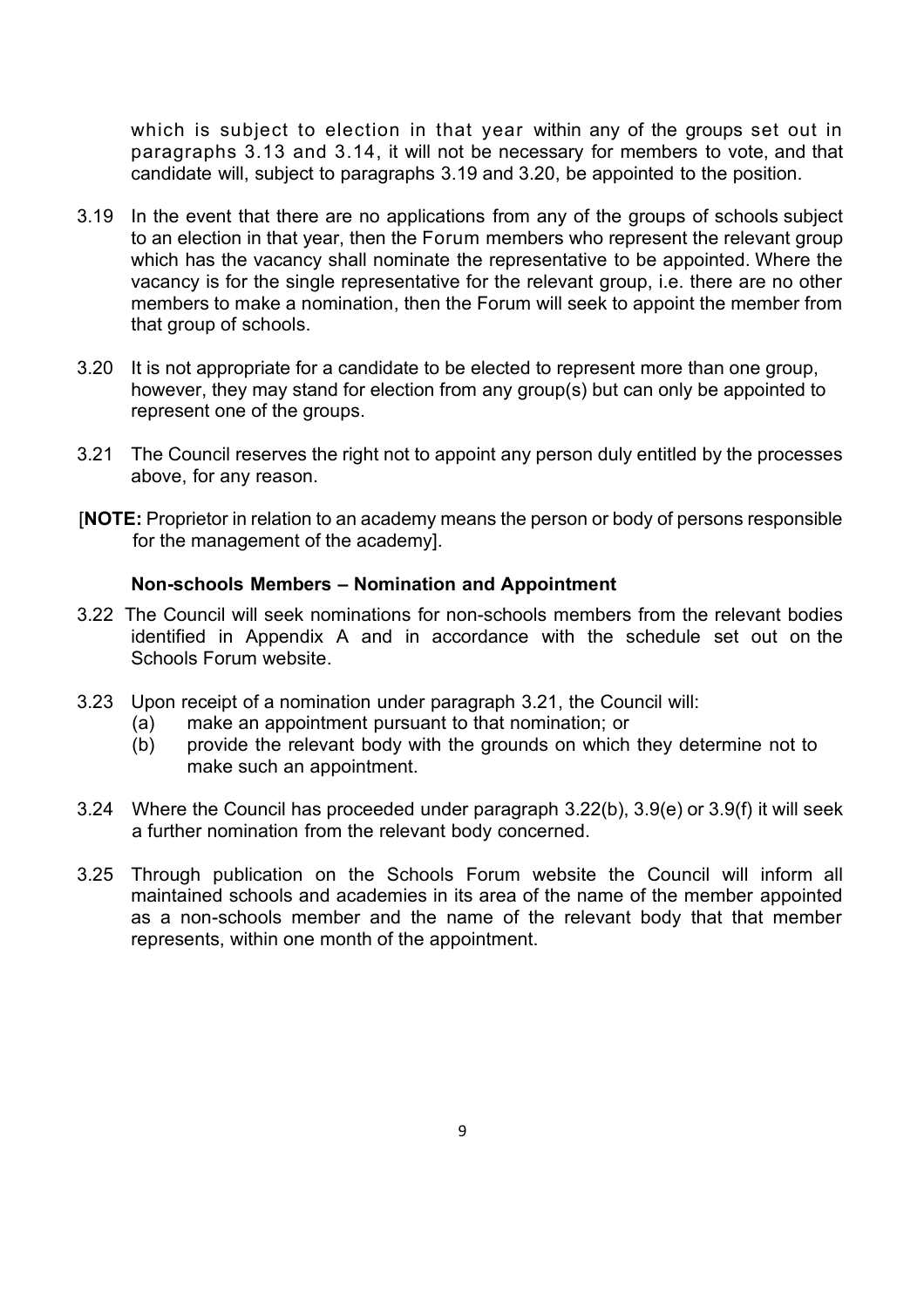# 4 **PROCEEDINGS OF SCHOOLS FORUM**

# **Meetings**

- 4.1 The Forum must:
	- (a) hold a meeting at least four (4) times in each academic year;
	- (b) agree where meetings should take place and the time of its meetings;
	- (c) hold a meeting in response to a request from:
		- (i) one-third of its members; or (ii) the Chair, provided that this does not conflict with any directions given by the Forum.
	- (d) hold meetings in public, but visitors should be asked to leave if confidential items are discussed, unless the Forum have asked them to take part in a specific discussion.
- 4.2 The Council shall agree the frequency and timing of meetings of the Forum in consultation with the Forum in advance of each academic year. Whilst setting out the cycle of meetings, where possible, the Council will provide a clear overview of key consultative and decision-making points in the school funding cycle.

# **Substitutes**

- 4.3 In the event that a member is unable to attend any meeting, that member may seek the Chair's permission no later than 48 hours prior to the meeting, subject to paragraph 4.4, to have a named substitute attending in their place, and such permission will not be unreasonably withheld.
- 4.4 The notice period referred to in paragraph 4.3 is waived where substitution is in respect of a meeting where levels of delegation are subject to a vote of the Schools Forum and no notice period should apply in these circumstances.
- 4.5 A named substitute will have the same rights as a member of the Forum.

# **Local Authority Officers, Observers & Visitors**

- 4.6 The following persons shall be entitled to speak at such meetings even though they are not members of the Forum:
	- (a) the Director responsible for education and children's services or their representative;
	- (b) the Section 151 Officer or their representative;
	- (c) any elected member of the authority who has primary responsibility for children's services or education in the authority;
	- (d) any elected member of the authority who has primary responsibility for the resources of the authority;
	- (e) any person who is invited by the Forum to attend in order to provide financial or technical advice to the Forum;
	- (f) an observer appointed by the Secretary of State; and
	- (g) any person presenting a paper or other item to the Forum that is on the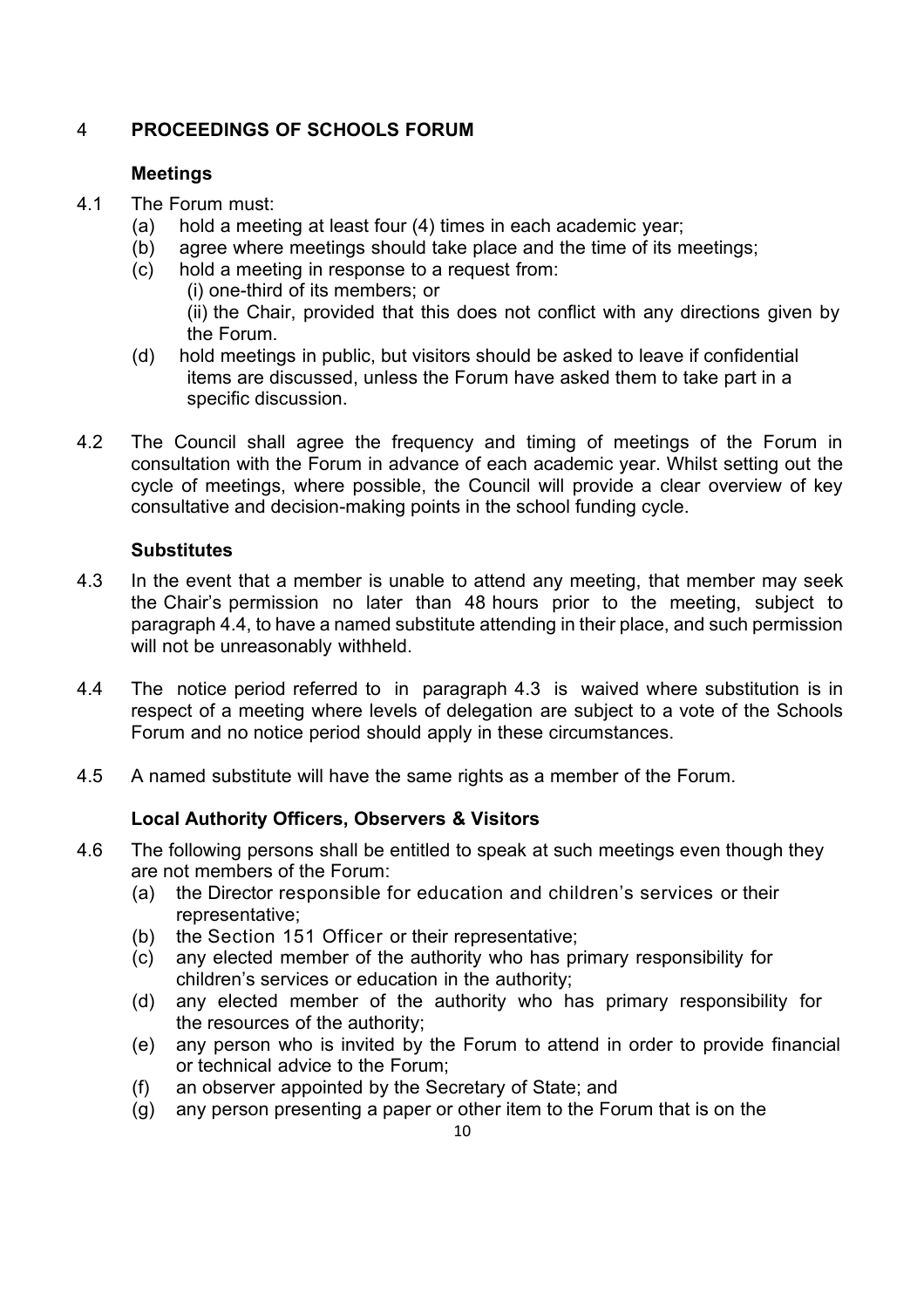meeting's agenda, but that person's right to speak shall be limited to matters related to the item that the person is presenting.

## **Quorum**

4.7 The Forum will be quorate if at least forty percent (40%) (rounded up to a whole number) of the total current membership in position is present at a meeting, except where paragraph 4.21(d) applies.

## **Decisions**

- 4.8 The Forum will unless otherwise stated within this document, arrive at its decisions by consensus.
- 4.9 However, if it is necessary to take a vote the following arrangements apply, subject to paragraph 4.10:
	- (a) every member of the Forum will have one (1) vote;
	- (b) a resolution will be passed by simple majority, subject to the following provision; and
	- (c) where there are an equal number of votes for and against a proposal, the Chair will have the casting vote.
- 4.10 Where the vote is in respect of arrangements where voting requirements are set by government regulations, those regulations shall apply. In these circumstances the authority will highlight the voting arrangements which will apply in the Schools Forum papers supporting the vote. Currently, such arrangements include but are not limited to the following:
	- (a) Voting on the funding formula is limited to schools members, academies members and PVI representatives;
	- (b) Voting on de-delegation is limited to the specific primary and secondary phase of maintained schools members; and
	- (c) Voting on retaining funding for statutory duties relating to maintained schools only is limited to maintained primary, secondary, special and PRU group members.
- 4.11 Once a decision has been taken, all members will be bound by it, but any member can ask for their opinion to be recorded in the minutes.

## **Forum Sub-Groups**

4.12 The Forum may establish sub-groups from their membership to consider in detail specific issues on their behalf and report their findings back to them.

#### **Officers:**

#### **Chair and Vice Chair:**

4.13 The Schools Forum must elect the Chair and Vice Chair from amongst its own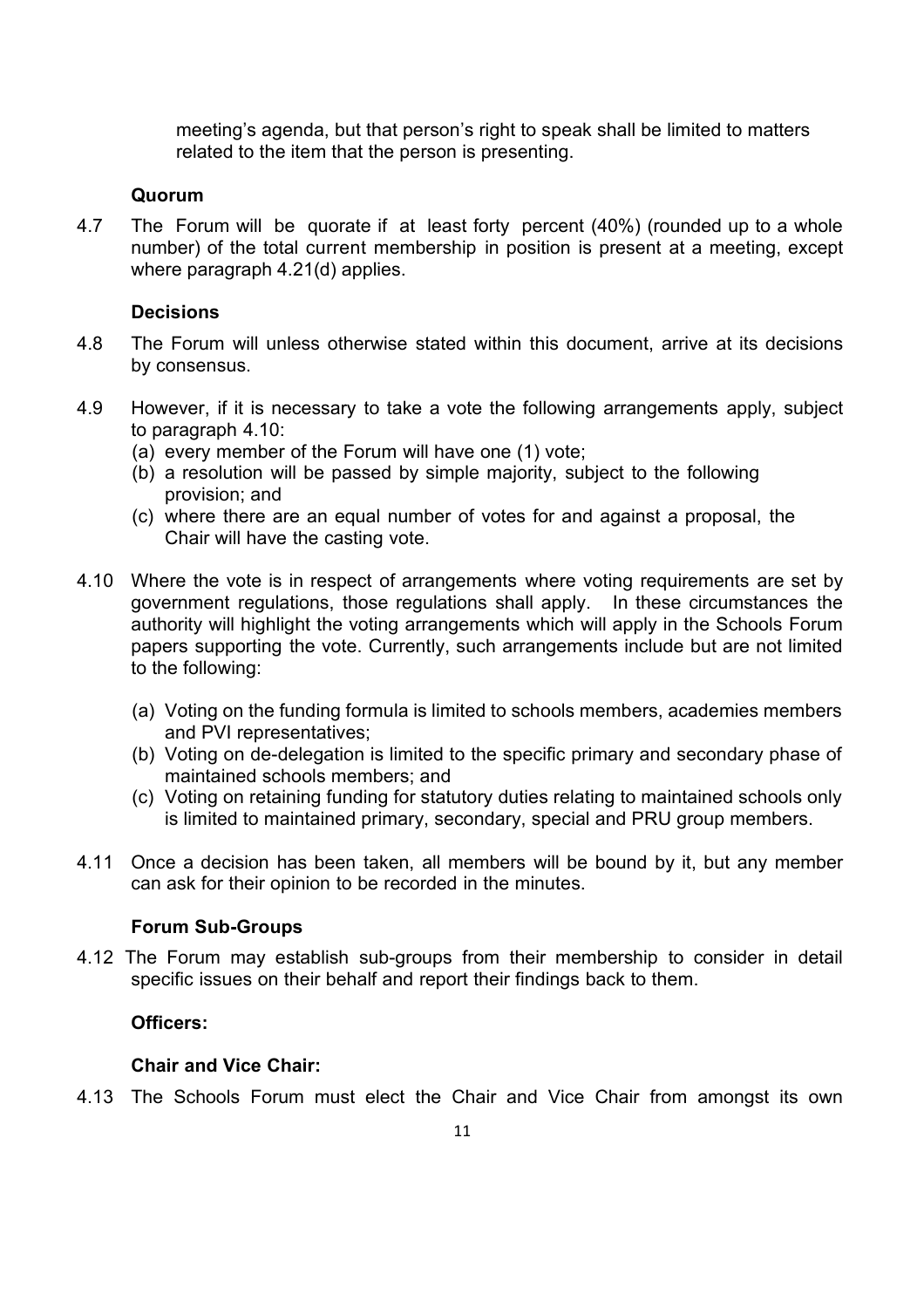members. The election of Chair and Vice Chair will take place at the final meeting (usually July) of the school year for a period of two years. Elections will take place only every two years unless either post becomes vacant (see 4.22). The Chair and Vice Chair will hold office until a decision has been reached about their successors at any meeting or until they are no longer members of the Forum.

- 4.14. The Chair and Vice Chair will take up their appointments at the first Schools Forum meeting in the new school year (usually October) following their election. This is to allow for a smooth transition between chairs and to aid the continuity and efficiency of Schools Forum.
- 4.15 Any elected member of the Council or officer of the Council who is a member of the Schools Forum may not be elected as Chair or Vice Chair.
- 4.16 The election of the Chair and Vice Chair will be an agenda item at the final meeting of the school year (usually July) with sufficient time for those nominated to provide a verbal presentation to the Schools Forum as to their skills and suitability for the positions .This will take place only every two years unless either post becomes vacant (see 4.22).
- 4.17 The Chair and Vice Chair will indicate, in advance of the meeting in which the election is due to take place, whether they wished to stand for re-election and this information will be included in the papers circulated to Forum members ahead of that meeting.
- 4.18 In the event that there is only one (1) candidate for each position, it will not be necessary for members to vote, and those candidates will be appointed to the positions.
- 4.19 If for any reason it is not possible to reach a decision regarding the persons to be appointed to the positions of Chair or Vice Chair, the matter will be considered at the next meeting of the Forum.
- 4.20 The Clerk to the Forum must act as Chair during the part of the meeting at which appointments to the posts of Chair or Vice Chair are considered.
- 4.21 All candidates must comply with the paragraphs in this document on Conflicts of Interests and leave the meeting at which their suitability for either of these positions is to be discussed.
- 4.22 The Chair and Vice Chair may resign from their posts at any time by giving written notice to the Clerk and can be removed from the post with immediate effect in the event that a resolution to remove the Chair or Vice Chair has been passed at two consecutive meetings which have been convened in accordance with the following rules:
	- (a) seven (7) clear days' notice of each meeting is given;
	- (b) removing the Chair or Vice Chair is a specific item on the agenda for both meetings;
	- (c) there are at least fourteen (14) days between the two meetings;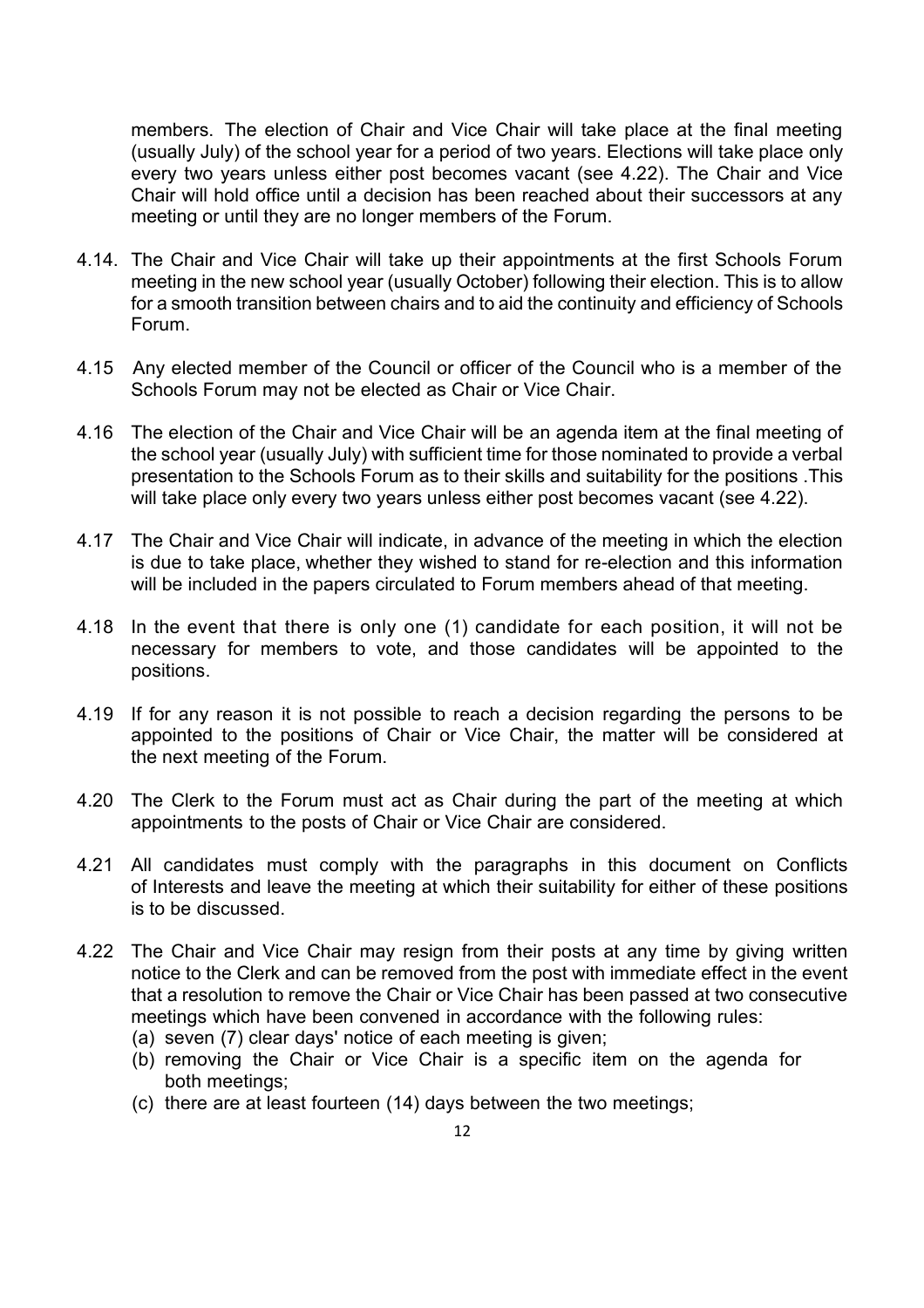(d) there are at least two-thirds of the members (rounded up to a whole number) at both meetings, and before the vote at the second meeting, the member proposing the removal of the Chair or Vice Chair states reasons for the proposal, and the Chair or Vice Chair is given an opportunity to make a statement in reply.

## **Acting Chair:**

4.23 If the Chair is unable to attend any meeting, or if the post is vacant, the Forum members will elect one of those members present to Chair that meeting only, normally being the Vice-Chair.

#### **Clerk:**

- 4.24 The Clerk to the Forum will be appointed by the appropriate Director responsible for education and children's services and will convene, direct, offer advice on procedure and minute meetings in accordance with directions given by the Forum.
- 4.25 The Clerk will not have either a vote or a casting vote when in the position of acting Chair in accordance with paragraph 4.18.

#### **Administration**

- 4.26 Every member of the Forum will be given at least seven (7) days' written notice of the date of a meeting with a copy of the agenda for that meeting. This is to enable members to consider the papers and if necessary obtain views from the group they are representing. The notice and agenda will be sent out by the Clerk to the Forum. A copy of the paperwork will be sent to the Director responsible for education and children's services at the same time as to members of the Forum. Shorter notice can only be given if the Chair (or the vice-Chair if the Chair is absent or the position has not been filled) agrees that there is an urgent need for a meeting. Members can be contacted/consulted by email on matters of urgency. Meetings to consider the removal of the Chair or a co-opted governor must be convened with at least seven (7) clear days' notice. Papers are published on the Council's website to enable representations to be made to Forum members and to ensure that all interested groups are able to access the papers prior to a meeting.
- 4.27 The agenda will be agreed by the Chair of the Forum. The Forum will whenever necessary consider and revise an annual work programme for meetings.
- 4.28 Minutes of each Forum meeting must be taken by the person acting as Clerk. A copy of the draft minutes will be circulated to members within two (2) weeks of the meeting or as soon as possible thereafter, prior to their formal approval at the next meeting,
- 4.29 The Clerk must make sure that copies of the agenda, draft and approved minutes and any report, document or other paper considered at a meeting (not including confidential items) are made available at County Buildings for anyone to read. Agendas, reports and minutes should also be promptly posted on the Forum's website.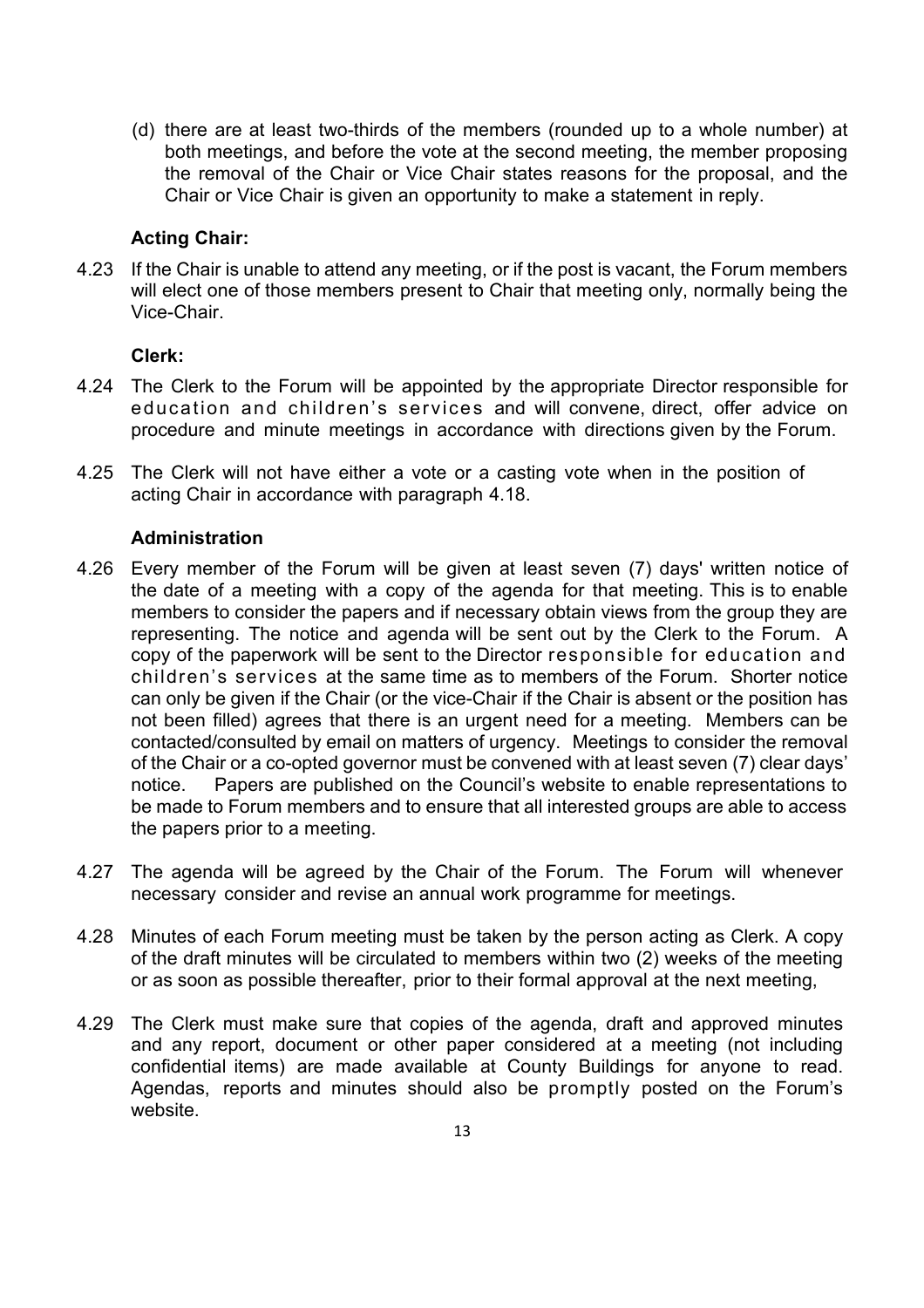# **Confidentiality**

- 4.30 The following information which may be presented, discussed and voted upon at any meetings of the Forum, must be kept confidential:
	- (a) the votes of individual members;
	- (b) opinions by members involving a named person which are in any way sensitive or critical;
	- (c) anything else which the Forum decides ought to be considered as such.
- 4.31 Confidential information will be recorded separately by the Clerk and will not be available for inspection by the general public.

### **Conflicts of Interest**

- 4.32 In common with other aspects of working in public life, Forum members should, for reasons of probity, be aware of circumstances in which they should withdraw from meetings. The general principle is that no-one should be involved in a decision where his or her personal interests may conflict with those of the Forum.
- 4.33 Forum members should declare any personal interest as soon as a matter in which they have an interest is raised and withdraw from that meeting. However, Forum members need not withdraw because of an interest that is no greater than that of other members of the Forum, e.g. primary school nominees should not withdraw from discussions on primary school funding.

#### **Proceedings**

- 4.34 The proceedings of the Forum shall not be invalidated by:
	- (a) any vacancy among their members;
	- (b) any defect in the election or appointment of any members; or
	- (c) any defect in the appointment of the Chair.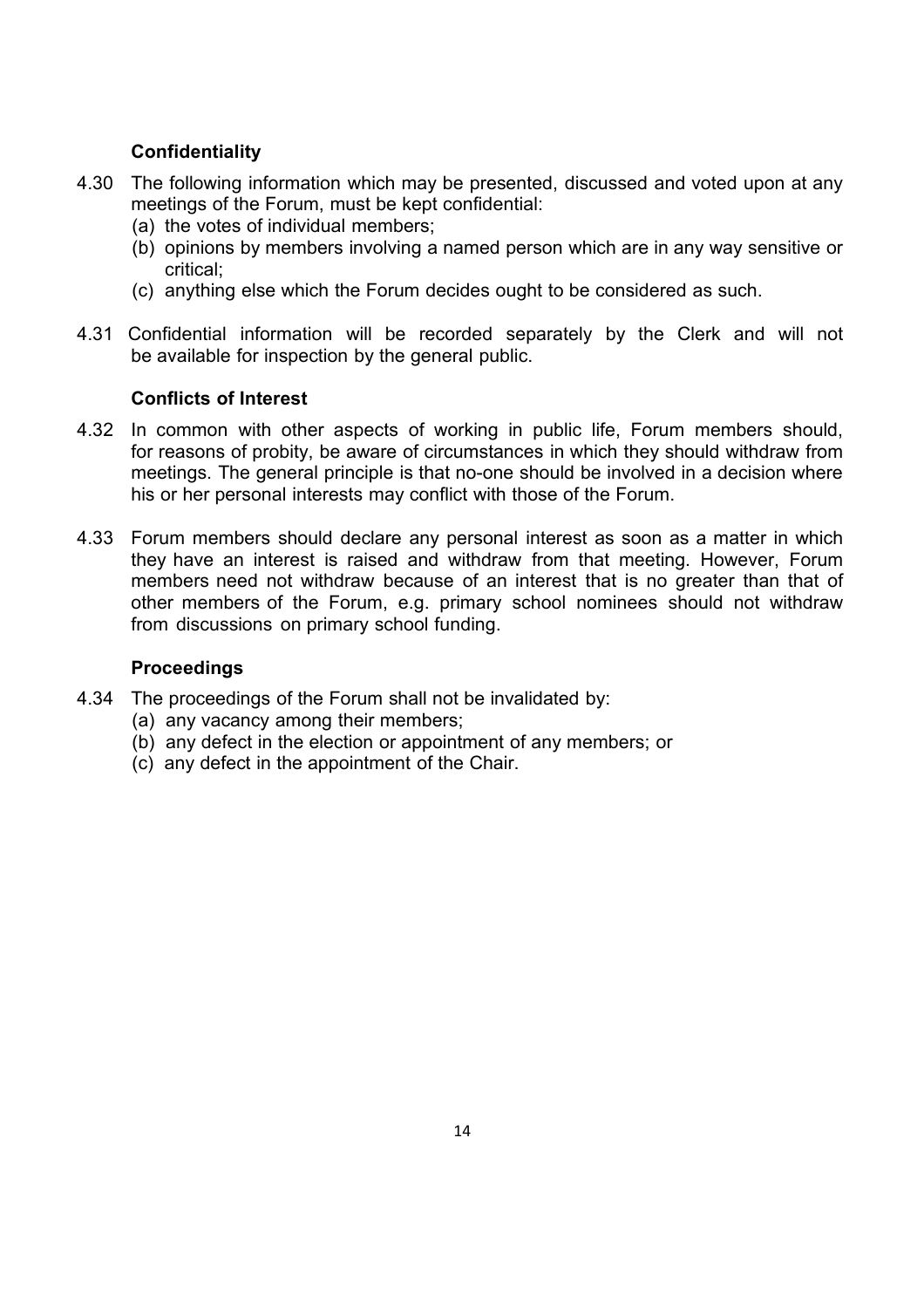# 5 **FUNCTIONS**

# **Consultation with the Schools Forum on the school funding formula**

- 5.1 The Council will consult the Forum on:-
	- (a) any proposed changes in relation to the factors and criteria that were taken into account, or the methods, principles and rules that have been adopted, in their formula made in accordance with regulations made under section 47 of the School Standards and Framework Act 1998, and
	- (b) the financial effect of any such change.
- 5.2 Consultation under paragraph 5.1 will take place in sufficient time to allow the views expressed to be taken into account in the determination of the relevant authority's formula and in the initial determination of schools' budget shares before the beginning of the financial year.

## **Consultation on contracts**

5.3 The Council will, at the meeting prior to the issue of invitations to tender (being at least one month prior to invitations to tender), consult the Forum on the terms of any proposed contract that is paid out or to be paid out of the schools budget for services or supplies to schools, where such a contract is to be let by the Council to a value equal to or exceeding the local government threshold which applies to that proposed contract pursuant to regulation 5 of the Public Contracts Regulations 2015.

## **Consultation on financial issues**

- 5.4 The Council will consult the Forum annually in respect of functions relating to the schools budget, including:-
	- (a) the arrangements to be made for the education of pupils with special educational needs, and in particular:
		- (i) the places to be commissioned by the Council in different schools and other institutions, and
		- (ii) the arrangements for paying top-up funding to schools and other institutions;
	- (b) arrangements for the use of pupil referral units and the education of children otherwise than at school, and in particular:
		- (i) the places to be commissioned by the Council and by schools in pupil referral units and other providers of alternative provision, and
		- (ii) the arrangements for paying top-up funding to pupil referral units and other providers of alternative provision;
	- (c) arrangements for insurance;
	- (d) prospective revisions to the scheme for the financing of schools;
	- (e) administrative arrangements for the allocation of central government grants paid to schools via the Council;
	- (f) arrangements for free school meals; and
	- (g) arrangements for early years provision.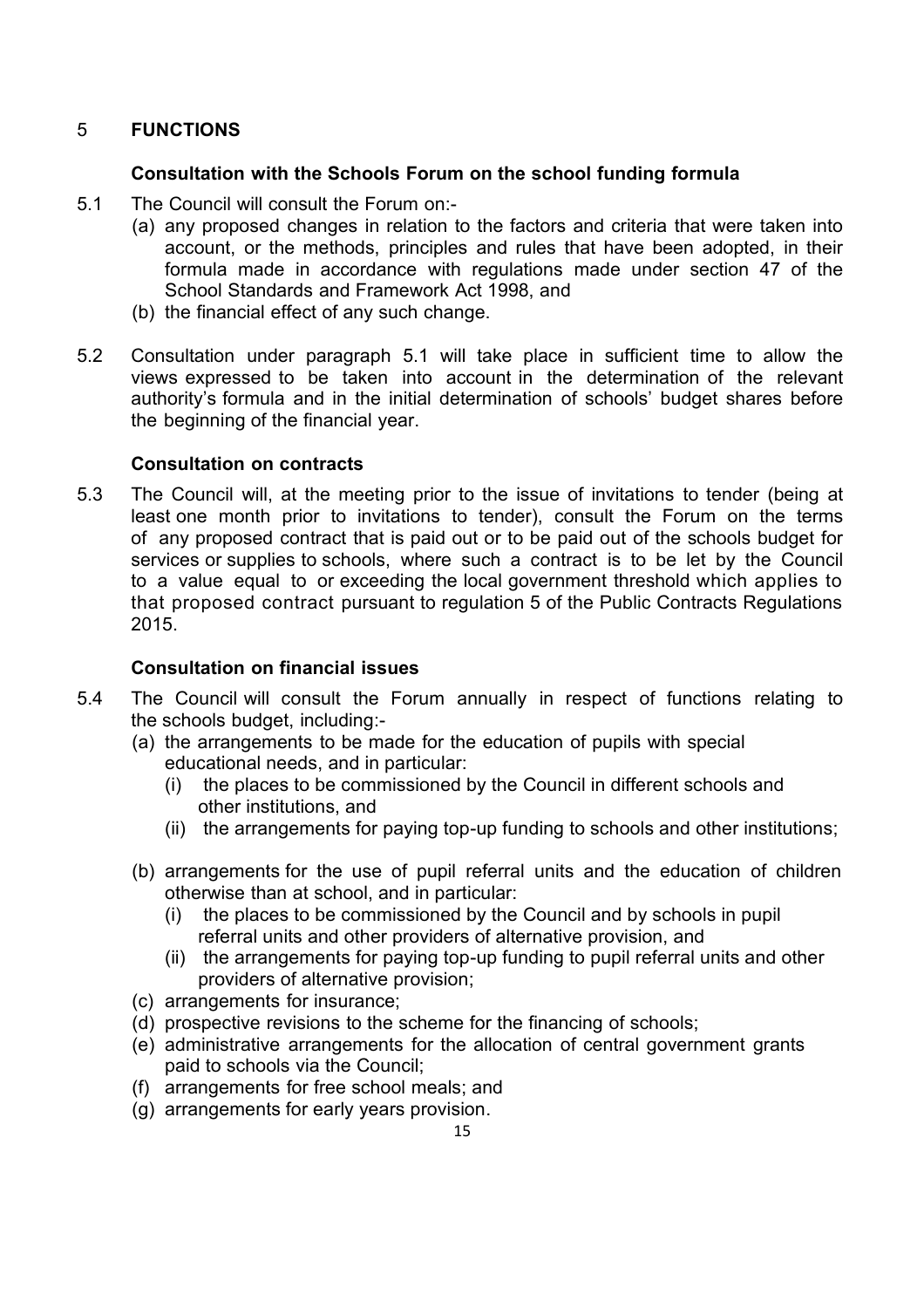5.5 The Council will consult the Forum on such other matters concerning the funding of schools as it sees fit and as required by government regulations.

## **Reports by the Forum**

5.6 The Forum will, as soon as reasonably possible and in any event by any date specified by the Council, provide the Council with a report in writing in response to any consultation under this section 5.

## **Other functions**

5.7 The Forum may commission and publish reports and research into school funding issues. The Forum may also commission or liaise with working groups on issues related to the function of the Forum.

### **Provision of account to schools**

- 5.8 The Forum will, as soon as reasonably possible, inform the governing bodies of maintained schools of:
	- (a) all consultations carried out under this section 5, and
	- (b) any reports provided by the Forum under paragraph 5.7 above.

### **Consultation**

- 5.9 It is a responsibility of the Council to ensure there is consultation with all schools on the following issues:
	- (a) changes to the School Funding Formula;
	- (b) changes to the Scheme for Financing Schools.

## 6 **EXPENSES**

## **Forum's Expenses**

- 6.1 All expenses of the Forum will be met by the Council and charged to the schools budget.
- 6.2 The Annual Outturn Report will include as part of the overall figure:
	- (a) the costs of servicing the Forum which have been charged to the schools budget for the preceding financial year;
	- (b) the costs of additional work commissioned by the Forum which has been charged to the schools' budget for the preceding financial year.

#### **Members' Expenses**

6.3 The Council will reimburse the reasonable travel costs of members for attendance at the Forum's meetings, following receipt of a valid claim, at its current mileage rate for attendance at in-service training activities. Such expenses will be charged to the schools budget.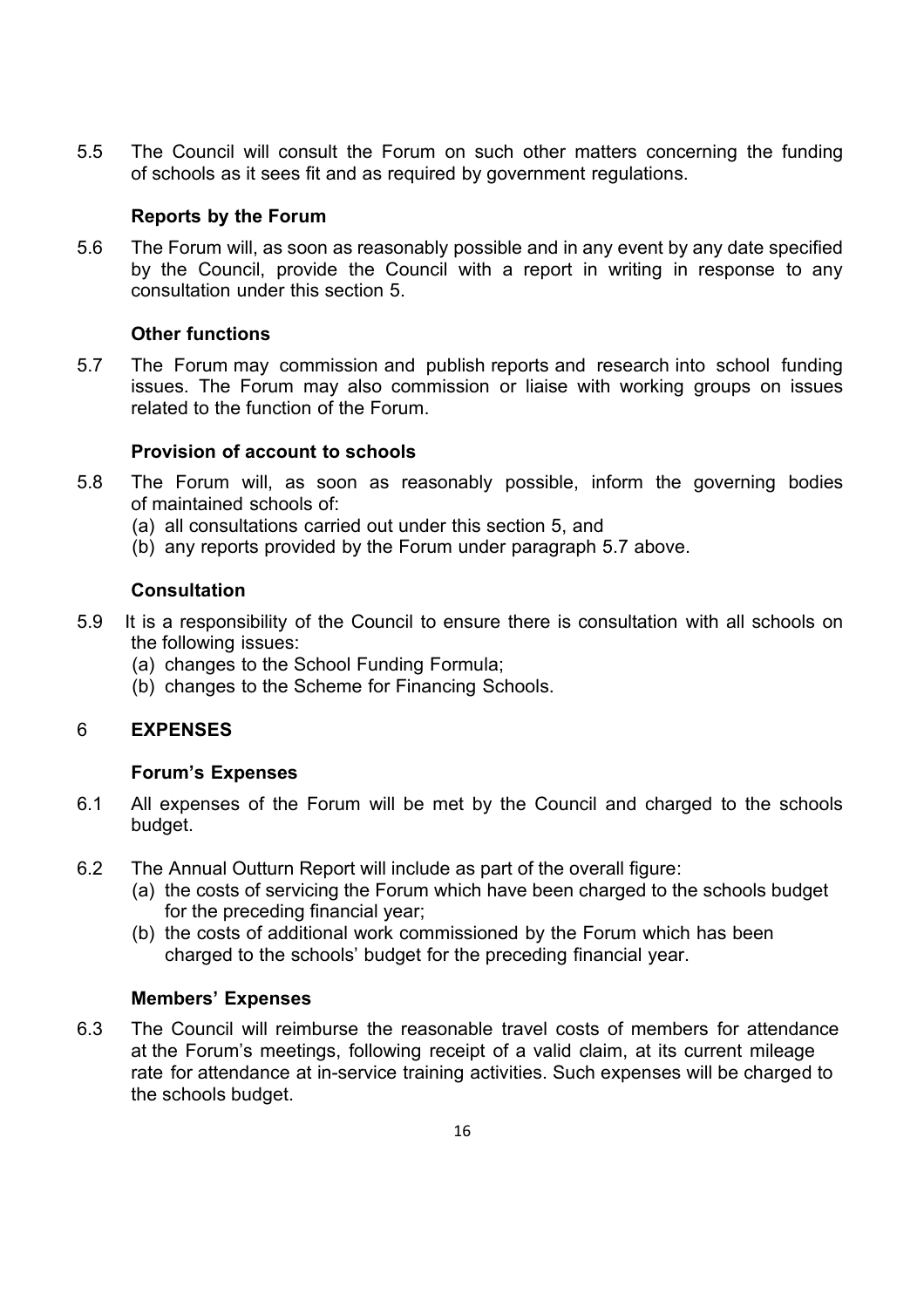# Staffordshire County Council's **Schools Forum Membership**

- 1. The Forum will normally have a maximum of thirty two (32) members (subject to paragraph 3.1 of the Constitution):
	- (a) twenty three (23) schools members; and
	- (b) nine (9) non-schools members.
- 2. Maintained primary, maintained secondary and academies must be broadly proportionately represented on the Forum, having regard to the total number of pupils registered at them. The Council can determine the number of members representing schools in each of the categories set out below. These should be broadly comparable to the pupil numbers in each of these categories.

The Forum's members will include the following:

- (a) School Members:
	- places for maintained primary schools representatives, where there are any maintained primary schools in Staffordshire, who are either a governor, headteacher or senior member of staff;
	- places for maintained secondary schools representatives, where there are any maintained secondary schools in Staffordshire, who are either a governor, headteacher or senior member of staff;
	- places for primary and secondary academy representatives, elected from the proprietor bodies of academies within the Council's area;
	- one (1) place for a special academy representative, elected from the proprietor bodies of academies within the Council's area;
	- one (1) place for a maintained special school representative, where there are any maintained special schools in Staffordshire, who are either a governor, headteacher or senior member of staff;
	- one (1) place for a primary schools representative, elected from its membership by the Council's primary schools headteacher forum;
	- one (1) place for a secondary schools representative, elected from its membership by the Council's secondary schools headteacher forum;
	- one (1) place for a middle schools representative, elected from its membership by the Council's middle schools headteacher forum;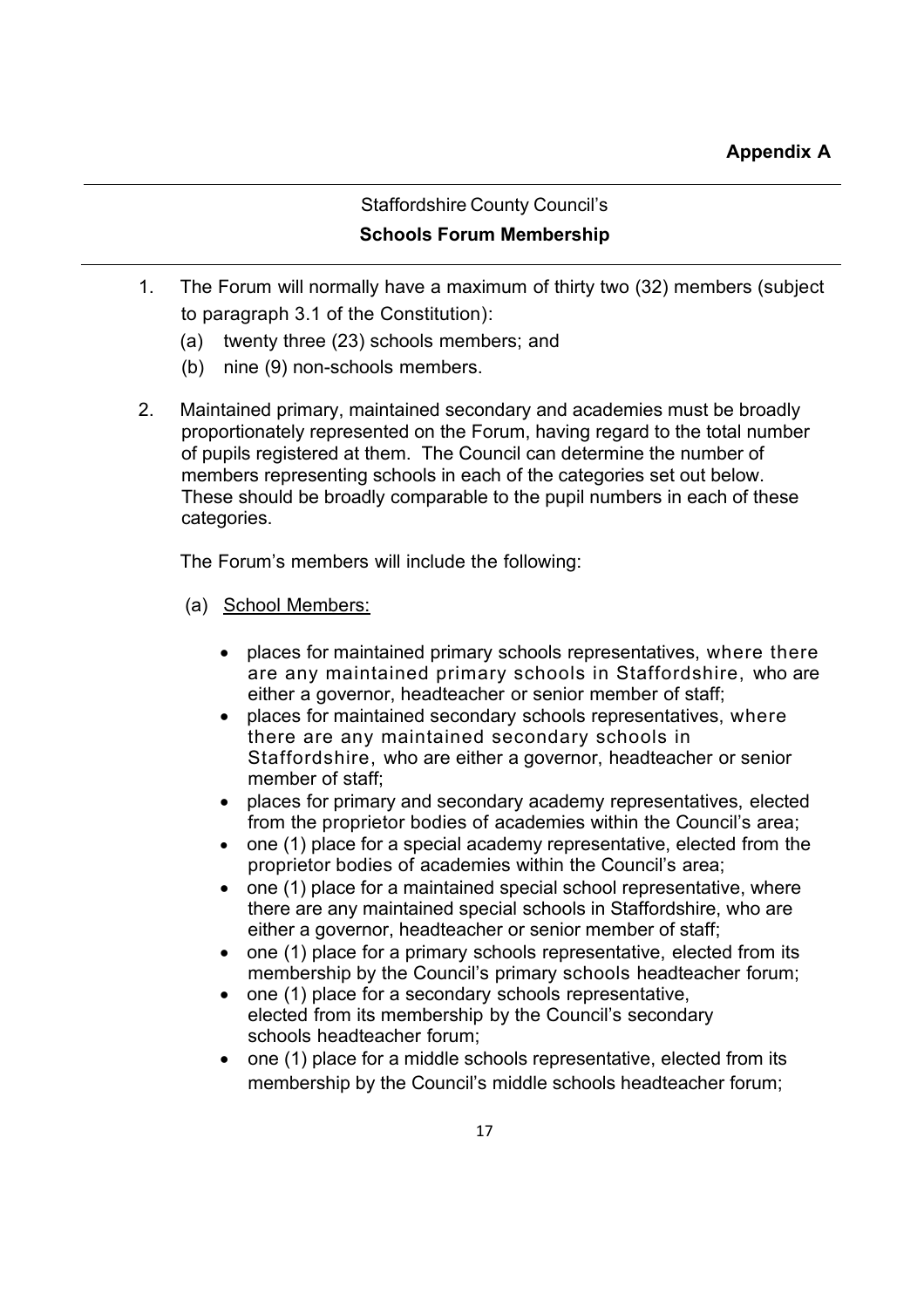- one (1) place for a nursery school representative, who is either a governor, headteacher or a senior member of staff;
- one (1) place for a maintained pupil referral unit representative, where there are any maintained pupil referral units in Staffordshire, who is either a governor, headteacher or a senior member of staff;
- one (1) place for an academy pupil referral unit representative, elected from the proprietor bodies of academy pupil referral units within the Council's area.

## *Notes:*

- *1. Where at least one (1) maintained school exists in any category, at least one schools member must be a representative of that category.*
- *2. A "senior member of staff" means an executive headteacher, principal, deputy headteacher, assistant headteacher, business manager or other person responsible for the financial management of the school.*
- 3. *Governors include interim executive members of an interim executive board.*
- *4. Where they exist at least one member must be a representative of the governing bodies of maintained schools and at least one member must be a representative of the headteachers of such schools.*
- *5. Proprietor in relation to an academy means the person or body of persons responsible for the management of the academy.*
- 6. *Middle schools are 'deemed secondary' and are included in the secondary category.*
- (b) Non-school Members:
	- one (1) place for a member nominated by the Lichfield Diocesan Board of Education;
	- one (1) place for a member nominated by the Birmingham Diocesan Schools Commission;
	- one (1) place for a parent governor representative nominated by the Council's Prosperous Staffordshire Select Committee;
	- two (2) places for representatives of the early years PVI sector nominated by the early years sector;
	- two (2) places for members nominated by the 16-19 education sector; and
	- two (2) places for representatives of the schools consultative groups nominated by the branch secretaries.

The number of places will be published and updated on the Schools Forum website.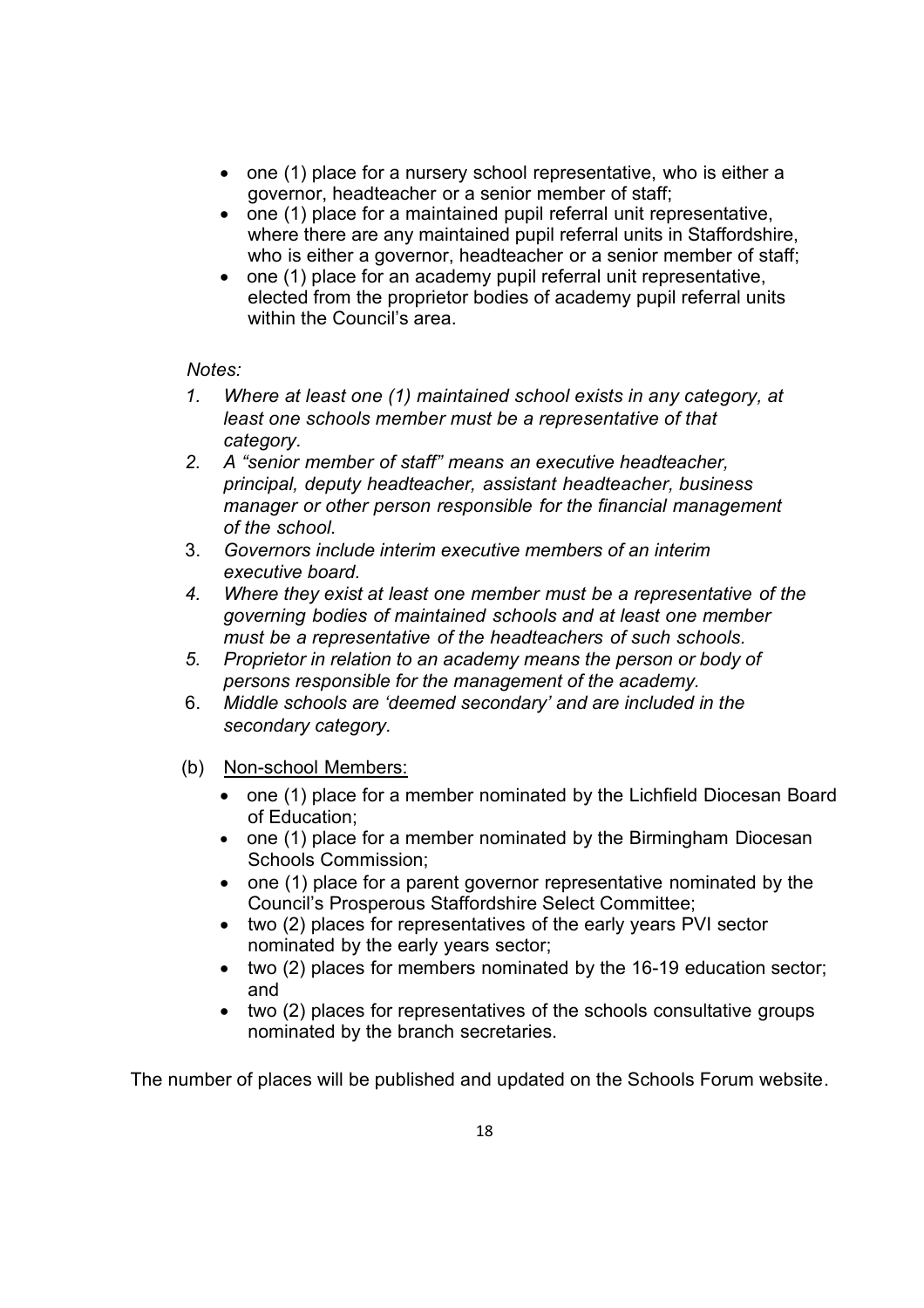# **Membership Selection, Nomination and Appointment Timetable**

The school membership will be reviewed at the beginning of each term (2<sup>nd</sup> week in September, January and April ) to confirm the proportions of maintained and academy school representatives are broadly comparable to the pupil numbers in each of these categories (see Appendix C). Where a vacancy occurs due to paragraphs 3.7 or 3.8 of the Constitution, the Clerk to Schools Forum will notify Entrust to undertake the selection process set out below.

- Once a vacancy arises the Clerk to Schools Forum will notify Entrust to seek applications for school members via a notice to head teachers and chairs of governing bodies requesting that the matter be raised with staff and governing bodies within 2 school working weeks.
- Applications and nominations to be received within a further 2 school working weeks. In those groups where there is more than 1 application an election will be carried out, administered by Entrust on behalf of the Council.
- Membership of nominees to be confirmed by no later than a further 2 school working weeks.
- Where one application per position is received membership will be confirmed by no later than 2 school working weeks.
- Nominations for non-schools members will be sought from the relevant bodies within 1 calendar month of the vacancy occurring.

All members are appointed and attend their first meeting as soon as possible.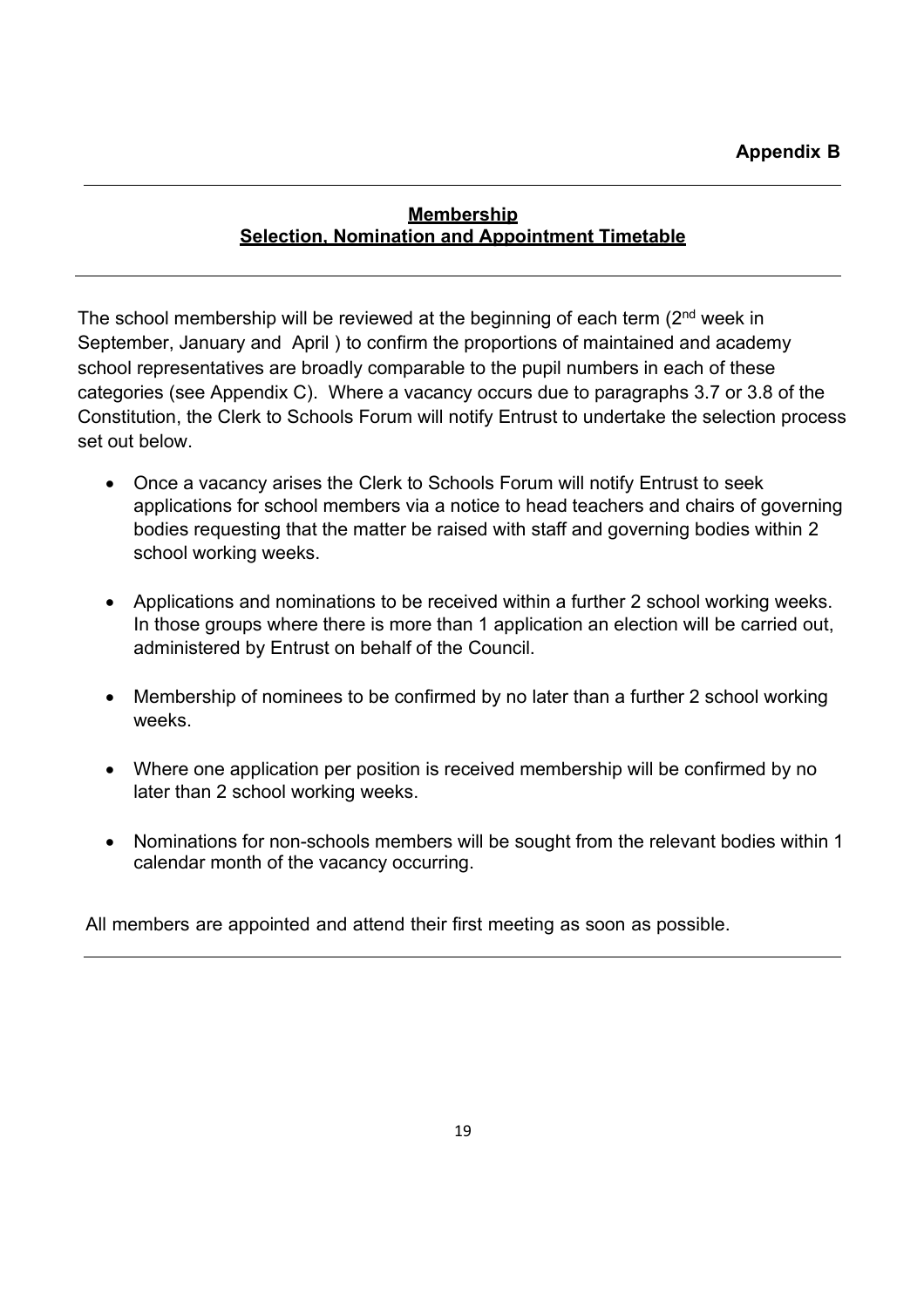# **Termly Review of Membership**

The Schools Forum school membership will be reviewed at the beginning of each term to confirm the proportions of maintained and academy school representatives are broadly comparable to the pupil numbers in each of these categories. This is completed using the process below.

The total number of Schools Forum maintained schools and academy members is 23

The Schools Forum regulations state that, where there are any, there must be one member for each of the following: maintained nursery schools, maintained special schools, maintained PRUs, special academies and alternative provision academies. This is the case in Staffordshire. Therefore there are **5 members** from these schools and academies (1 from each type - 5 members).

This means that **18 Schools Forum school members** represent the mainstream primary and secondary schools and academies.

(Regardless of pupil numbers, where there are any in that group, there has to be at least one (1) schools member representative for maintained primary schools and maintained secondary schools.)

Using the latest school census information (example in the table below)

| <b>Phase</b>           | <b>Maintained</b><br><b>NOR</b> | %   | Academy<br><b>NOR</b> | %   | <b>Grand Total</b> | %    |
|------------------------|---------------------------------|-----|-----------------------|-----|--------------------|------|
| <b>Primary Phase</b>   | 27,343                          | 43% | 35,668                | 57% | 63,011             | 53%  |
| <b>Secondary Phase</b> | 10,026                          | 18% | 45,049                | 82% | 55,075             | 47%  |
| <b>Grand Total</b>     | 37,369                          | 32% | 80,717                | 68% | 118,086            | 100% |

The number of primary and secondary representative is calculated using the percentages in the final column

Number of primary members is 53% of 18 = 9.6 Rounded to the nearest whole number, **10 primary members** are required

Number of secondary members is 47% of 18 = 8.4 Rounded to the nearest whole number, **8 secondary members** are required

Staffordshire Schools Forum has members nominated from the primary, middle and secondary headteacher forums (1 from each - **3 members**).